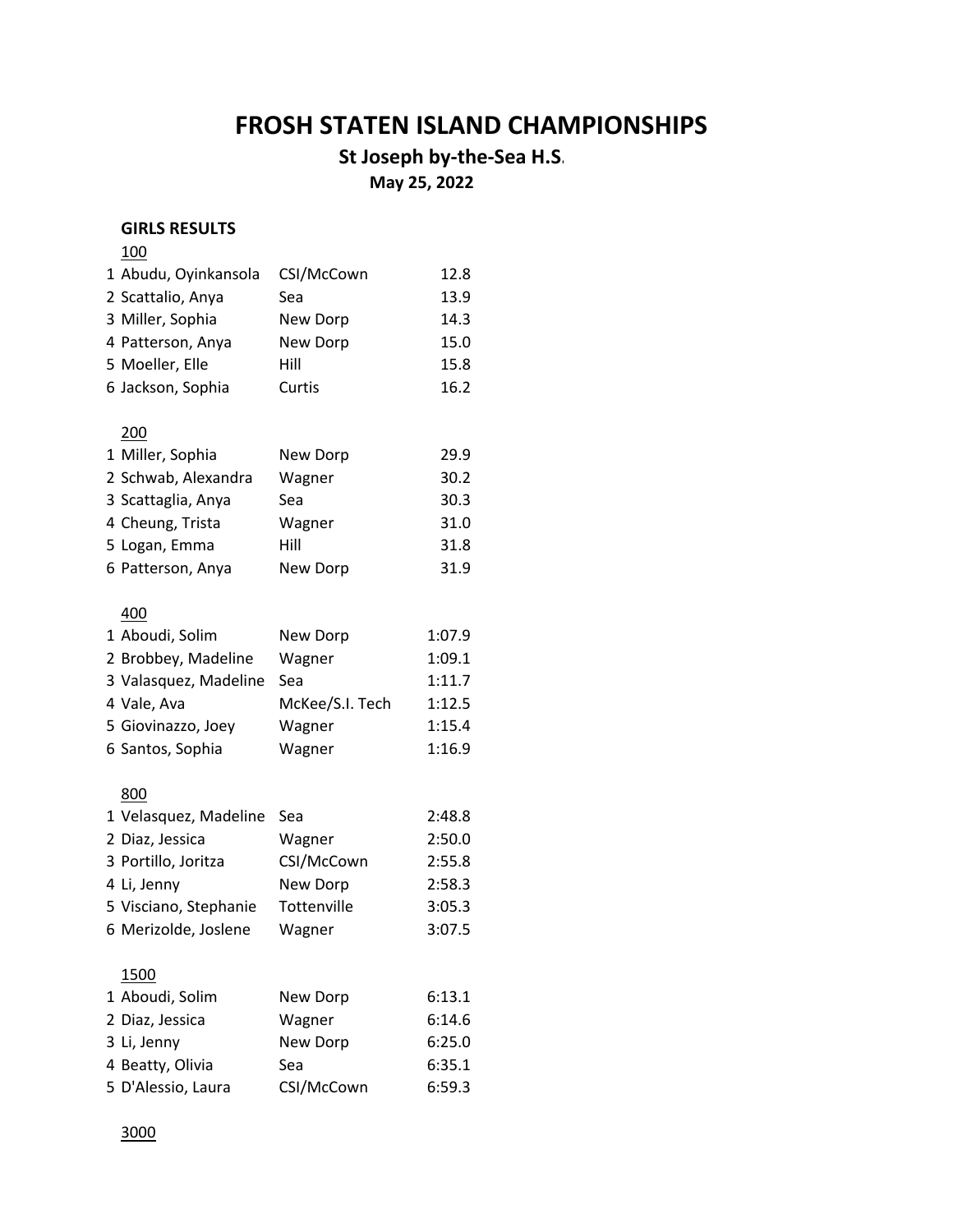| 1 Merizalde, Jaslene          | Wagner          | 15:06.2     |
|-------------------------------|-----------------|-------------|
| 100 Hurdles                   |                 |             |
| 1 Lika, Rihana                | Hill            | 21.5        |
| 2 Kindja, Nicole              | Hill            | 22.5        |
|                               |                 |             |
| 400 Hurdles                   |                 |             |
| 1 Vale, Ava                   | McKee/S.I. Tech | 01:23.7     |
| 2 Visciano, Stephanie         | Tottenville     | 01:32.7     |
| 3 Braunstein, Gabriella       | Tottenville     | 01:37.0     |
| 4 Wollney, Paige              | Tottenville     | 01:45.7     |
| Long Jump                     |                 |             |
| 1 Oginkansola, Abudu          | CSI/McCown      | 15'-10.5"   |
| 2 Li, Renne                   | CSI/McCown      | $12'-3''$   |
| 3 Logan, Emma                 | Hill            | $12'-2$ "   |
| 4 Fares, Sally                | Hill            | $9' - 8''$  |
| <b>Triple Jump</b>            |                 |             |
| 1 Li, Renee                   | CSI/McCown      | 29'-2.5"    |
| 2 Vira, Victoria              | Tottenville     | $24'-0''$   |
| 3 Fares, Sally                | Hill            | $22'-5"$    |
| <b>High Jump</b>              |                 |             |
| No Competitors                |                 |             |
| Pole Vault                    |                 |             |
| No Competitors                |                 |             |
|                               |                 |             |
| Shot Put                      |                 |             |
| 1 Miller, Zanae               | Wagner          | $25'-6''$   |
| 2 Dinkins, Zaria              | Curtis          | $24'-5''$   |
| 3 Daluwattage, Adrienn Curtis |                 | 22'-10"     |
| 4 Lennon, Deserae             | New Dorp        | $20' - 5"$  |
| <b>Discus</b>                 |                 |             |
| 1 Lennon, Desiree             | New Dorp        | $61' - 8''$ |
| 2 Miller, Zanae               | Wagner          | $60' - 11"$ |
| 3 Hawkins, Nia                | Curtis          | $57' - 5"$  |
| 4 Daluwattage, Adrienn Curtis |                 | $53' - 7"$  |
| 5 Weist, Addison              | Hill            | $52' - 11"$ |
| 6 Serhan. Leah                | Wagner          | 49'-6"      |
| <b>Javelin</b>                |                 |             |
| 1 Dinkins, Zaria              | Curtis          | $63' - 4"$  |
| 2 Kindja, Nicole              | Hill            | $52'-6''$   |
| 3 Stern, Alexandra            | Wagner          | $51' - 5"$  |
|                               |                 |             |